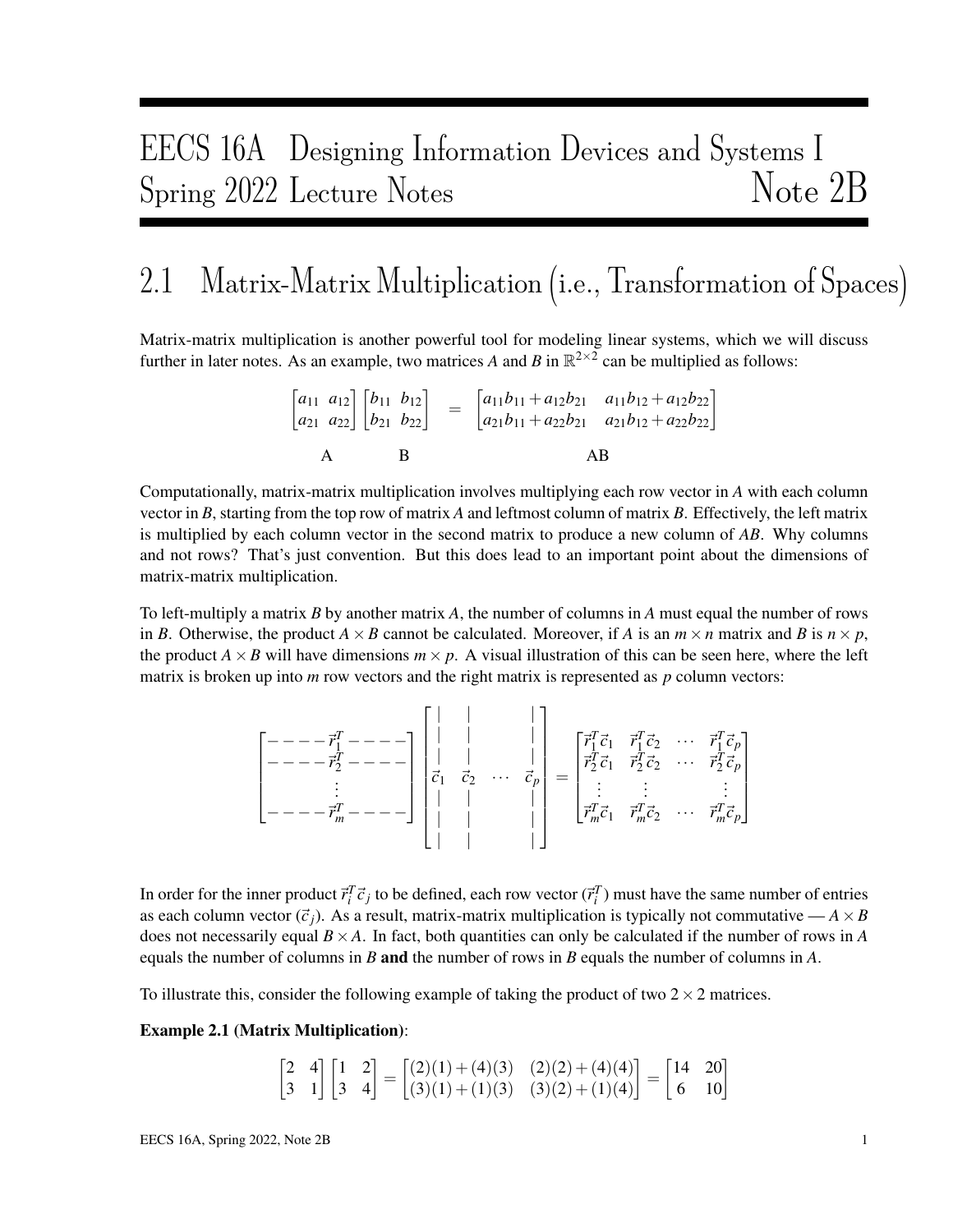Example 2.2 (Matrix Multiplication is Not Commutative!): Above, we mentioned that matrix multiplication does not commute - that is to say, there exist matrices A and B such that  $AB \neq BA$ . Let's see if we can come up with such an example to verify that assertion.

A natural approach would be to take the matrices from the above example, multiply them in the other order, and see if we get the same answer. Let's try it out! Swapping the order of the matrices, we obtain

$$
\begin{bmatrix} 1 & 2 \\ 3 & 4 \end{bmatrix} \begin{bmatrix} 2 & 4 \\ 3 & 1 \end{bmatrix} = \begin{bmatrix} (1)(2) + (2)(3) & (1)(4) + (2)(1) \\ (3)(2) + (4)(3) & (3)(4) + (4)(1) \end{bmatrix} = \begin{bmatrix} 8 & 6 \\ 18 & 16 \end{bmatrix}
$$

As expected, we did not end up with the same result as we did before. Having produced a counterexample, we have therefore proven that matrix multiplication is not generally commutative.

Be aware, however, that there still might (and indeed do!) exist pairs of matrices whose product *is* commutative. All we have shown here is that *not all* pairs of matrices produce the same product when multiplied in the opposite order.

Example 2.3 (Matrix Multiplication is Associative!): Having seen above that matrix multiplication is not commutative, we might start asking questions about associativity, as well. In particular, is it true that given three matrices *A*, *B*, and *C*, that  $(AB)C = A(BC)$ ? Put differently, does the *grouping* of matrices in a product not matter, if the order is kept the same throughout?

As it turns out, this is true. Unfortunately, a general proof of associativity is tedious and relies on just repeatedly applying the component-wise definition of matrix multiplication. To gain some intuition about associativity, it's better to simply consider an example, such as the following:

|  |  | $\begin{bmatrix} 3 & 4 \\ 5 & 6 \end{bmatrix} \begin{bmatrix} 7 & 8 \\ 9 & 10 \end{bmatrix} \begin{bmatrix} 11 & 12 \\ 13 & 14 \end{bmatrix}.$ |
|--|--|------------------------------------------------------------------------------------------------------------------------------------------------|

The above product can be evaluated in two different ways - we will do both, and verify that we get the same answer either way.

Let's first multiply the first two matrices together, before multiplying their product with the third:

$$
\begin{aligned}\n\left(\begin{bmatrix} 3 & 4 \\ 5 & 6 \end{bmatrix} \begin{bmatrix} 7 & 8 \\ 9 & 10 \end{bmatrix}\right) \begin{bmatrix} 11 & 12 \\ 13 & 14 \end{bmatrix} &= \begin{bmatrix} (3)(7) + (4)(9) & (3)(8) + (4)(10) \\ (5)(7) + (6)(9) & (5)(8) + (6)(10) \end{bmatrix} \begin{bmatrix} 11 & 12 \\ 13 & 14 \end{bmatrix} \\
&= \begin{bmatrix} 57 & 64 \\ 89 & 100 \end{bmatrix} \begin{bmatrix} 11 & 12 \\ 13 & 14 \end{bmatrix} \\
&= \begin{bmatrix} (57)(11) + (64)(13) & (57)(12) + (64)(14) \\ (89)(11) + (100)(13) & (89)(12) + (100)(14) \end{bmatrix} \\
&= \begin{bmatrix} 1459 & 1580 \\ 2279 & 2468 \end{bmatrix}.\n\end{aligned}
$$

Then, let's try multiplying the last two matrices together first, before multiplying the first matrix with that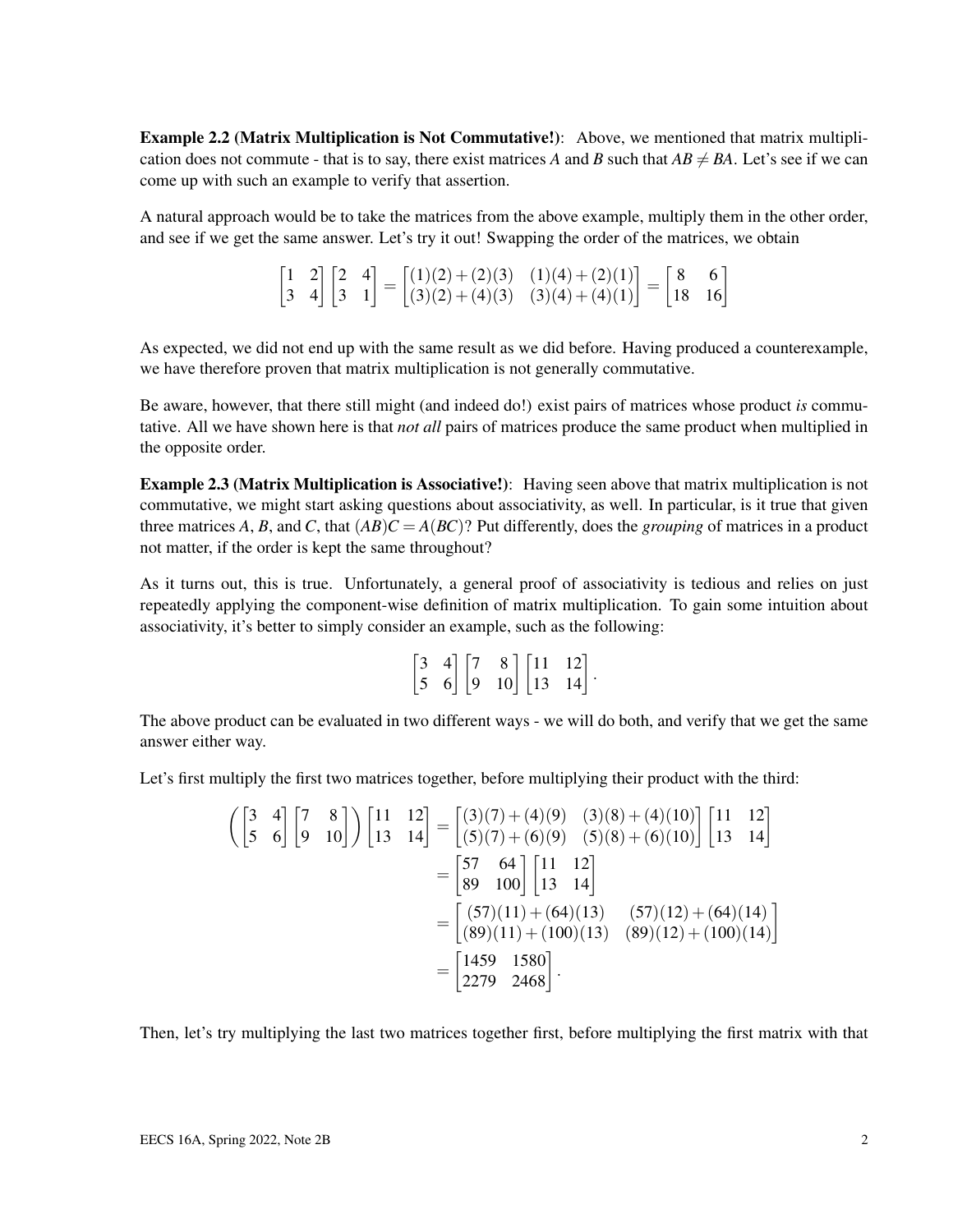product:

$$
\begin{bmatrix} 3 & 4 \ 5 & 6 \end{bmatrix} \begin{bmatrix} 7 & 8 \ 9 & 10 \end{bmatrix} \begin{bmatrix} 11 & 12 \ 13 & 14 \end{bmatrix} = \begin{bmatrix} 3 & 4 \ 5 & 6 \end{bmatrix} \begin{bmatrix} (7)(11) + (8)(13) & (7)(12) + (8)(14) \ (9)(12) + (10)(14) \end{bmatrix}
$$

$$
= \begin{bmatrix} 3 & 4 \ 5 & 6 \end{bmatrix} \begin{bmatrix} 181 & 196 \ 229 & 248 \end{bmatrix}
$$

$$
= \begin{bmatrix} (3)(181) + (4)(229) & (3)(196) + (4)(248) \ (5)(181) + (6)(229) & (5)(196) + (6)(248) \end{bmatrix}
$$

$$
= \begin{bmatrix} 1459 & 1580 \ 2279 & 2468 \end{bmatrix},
$$

which is the same as what we got before!

The fact that three fairly arbitrary matrices exhibit associativity when being multiplied should be a strong hint that matrix multiplication is probably associative - however, it is important to understand that *this is not a proof* of the associativity of matrix multiplication. To prove that matrix multiplication is associative, we'd have to show that *any* triplet of matrices can be multiplied in either order without changing the final answer - showing that it seems to work for particular examples is not sufficient.

Example 2.4 (Matrices as Functions): In a single-variable situation, we might have a function *f* that takes in a number *x* and outputs a number  $f(x)$ . If we want functions of multiple variables, we can use vectors. The input  $\vec{x}$  is now a list of variables. The output is another list of numbers. If  $f$  is **linear**, then it acts on a list of variables by multiplying them by scalars and adding them together. In this case, we can represent *f* as a matrix. Therefore, matrices are also called linear maps or linear transformations.

As an example, recall the water reservoir, where applying the matrix to the current distribution of water gives us the next day's distribution:

| ി | $\overline{2}$ | $\chi_A$<br>$x_B$<br>$\chi_C$ | = | $c'_B$<br>$r'_{c}$ |  |
|---|----------------|-------------------------------|---|--------------------|--|
|---|----------------|-------------------------------|---|--------------------|--|

Here, we have three variables, one for each reservoir. We want a function that takes in a water distribution and gives us the water distribution one day later, which is represented by the matrix *A*.

What if we want the water distribution two days later? We could apply A twice, giving us  $A(A\vec{x})$ . Alternatively, a key property of matrix multiplication is **associativity**, or  $(AB)C = A(BC)$ , so we know that  $A(A\vec{x}) = (AA)\vec{x}$ . Therefore, we can use matrix-matrix multiplication to produce *AA*:

| $\begin{bmatrix} \frac{1}{2} \\ \frac{1}{2} \\ 0 \end{bmatrix}$ | $\frac{1}{4}$<br>0<br>$\frac{3}{4}$ | $\frac{1}{3}$<br>$\frac{1}{3}$<br>$\frac{1}{3}$ | $\begin{bmatrix} \frac{1}{2} \\ \frac{1}{2} \\ 0 \end{bmatrix}$ | $\frac{1}{4}$<br>$\frac{3}{4}$ | $\frac{1}{3}$<br>$\frac{1}{3}$<br>$\frac{1}{3}$ | $\begin{bmatrix} \frac{3}{8} \\ \frac{1}{4} \\ \frac{3}{8} \end{bmatrix}$<br>$=$ | $\frac{3}{8}$ $\frac{3}{8}$ $\frac{3}{8}$ $\frac{1}{4}$ | $\frac{13}{36}$<br>$\frac{5}{18}$<br>$\frac{13}{36}$ |
|-----------------------------------------------------------------|-------------------------------------|-------------------------------------------------|-----------------------------------------------------------------|--------------------------------|-------------------------------------------------|----------------------------------------------------------------------------------|---------------------------------------------------------|------------------------------------------------------|
|-----------------------------------------------------------------|-------------------------------------|-------------------------------------------------|-----------------------------------------------------------------|--------------------------------|-------------------------------------------------|----------------------------------------------------------------------------------|---------------------------------------------------------|------------------------------------------------------|

This operation gives us a single matrix representing two days of water flow. In other words, matrix multiplication implements function composition, and *AA* represents applying the function *A* twice.

In algebra, we learned how to manipulate functions of one variable. Linear algebra teaches us how to manipulate linear functions of multiple variables.

In a later note, we will further explore how matrix-matrix multiplication applies to linear transformations.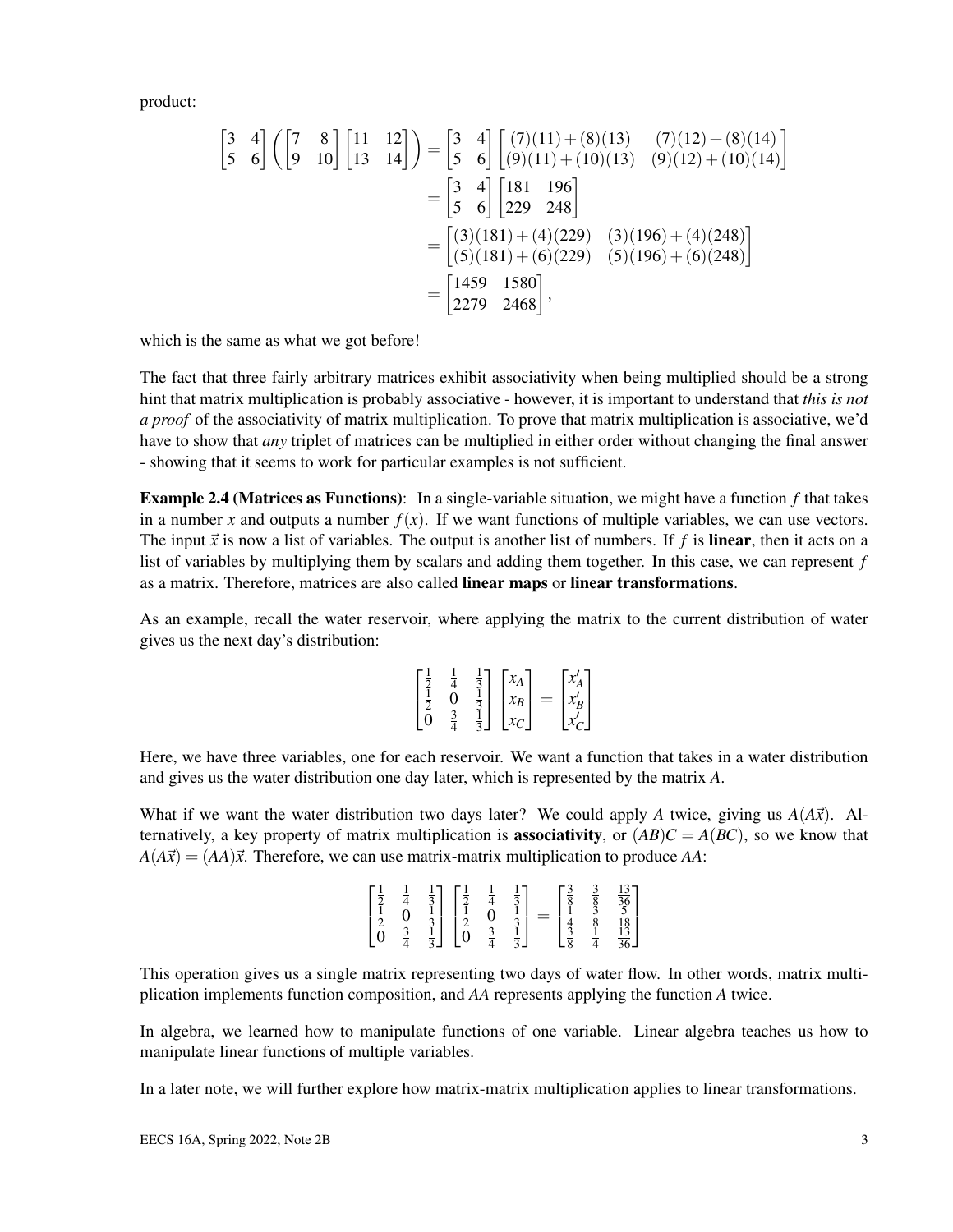Additional Resources For more on matrix-matrix multiplication, read *Strang* pages 61-62, and try Problem Set 2.3.

In *Schuam's*, read pages 30-33 and try Problems 2.4 to 2.11, 2.39 to 2.40, 2.42, 2.44 - 2.49, 2.12 to 2.16, 2.41, 2.43, and 2.72. *Extra: Understand Polynomials in Matrices.*

## 2.2 Linear Transformations

### 2.2.1 A Natural Generalization

In an earlier note, we looked at linear functions over the reals - specifically, we defined a scalar function  $f(x)$  to be linear if, for any scalar *k*,

$$
f(kx) = k \cdot f(x).
$$

We will now work to generalize this definition to functions acting on vectors. The most natural generalization would simply be to replace *x* with  $\vec{x}$  in the above definition - in other words, we might define a function *f* to be linear if and only

$$
f(k\vec{x}) = kf(\vec{x}).
$$

Unfortunately, the above definition isn't quite sufficient. Why? Well, in the scalar ("one-dimensional") case, knowing  $f(x_0)$  for a single nonzero scalar  $x_0$  was sufficient to define  $f(x)$  over all the reals, since we could write

$$
x = (x/x_0)x_0 \implies f(x) = (x/x_0)f(x_0).
$$

Can we do something similar now, working over vectors? Imagine working in two dimensional space, where the span of two vectors  $\vec{x}_0$  and  $\vec{x}_1$  is  $\mathbb{R}^2$ . By definition, we know any vector  $\vec{x} \in \mathbb{R}^2$  can be expressed as a linear combination

$$
\vec{x} = \alpha \vec{x}_0 + \beta \vec{x}_1
$$

of the two vectors whose span we are considering. Thus, a natural analog of our result over scalars would be to say that

$$
f(\vec{x}) = f(\alpha \vec{x}_0 + \beta \vec{x}_1) = \alpha f(\vec{x}_0) + \beta f(\vec{x}_1).
$$

More generally, given the output of a linear function for a given set of vectors, we'd like to be able to evaluate the function at any point in the span of the given set of vectors. Unfortunately, our proposed definition of linearity doesn't let us do this. Why? Consider the following function  $f : \mathbb{R}^2 \to \mathbb{R}$ :

$$
f(\vec{x}) = f\left(\begin{bmatrix} x_0 \\ x_1 \end{bmatrix}\right) = \begin{cases} 2x_0, & \text{for } x_0 = x_1 \\ x_1, & \text{for } x_0 = -x_1 \\ 0, & \text{otherwise} \end{cases}.
$$

Some inspection of  $f(\vec{x})$  will show that  $f(k\vec{x}) = kf(\vec{x})$  for all  $\vec{x}$ . But observe that while

$$
\begin{bmatrix} 2 \\ 0 \end{bmatrix} = \begin{bmatrix} 1 \\ 1 \end{bmatrix} + \begin{bmatrix} 1 \\ -1 \end{bmatrix},
$$

$$
f\left(\begin{bmatrix} 2 \\ 0 \end{bmatrix}\right) = 0 \neq 2 - 1 = f\left(\begin{bmatrix} 1 \\ 1 \end{bmatrix}\right) + f\left(\begin{bmatrix} 1 \\ -1 \end{bmatrix}\right),
$$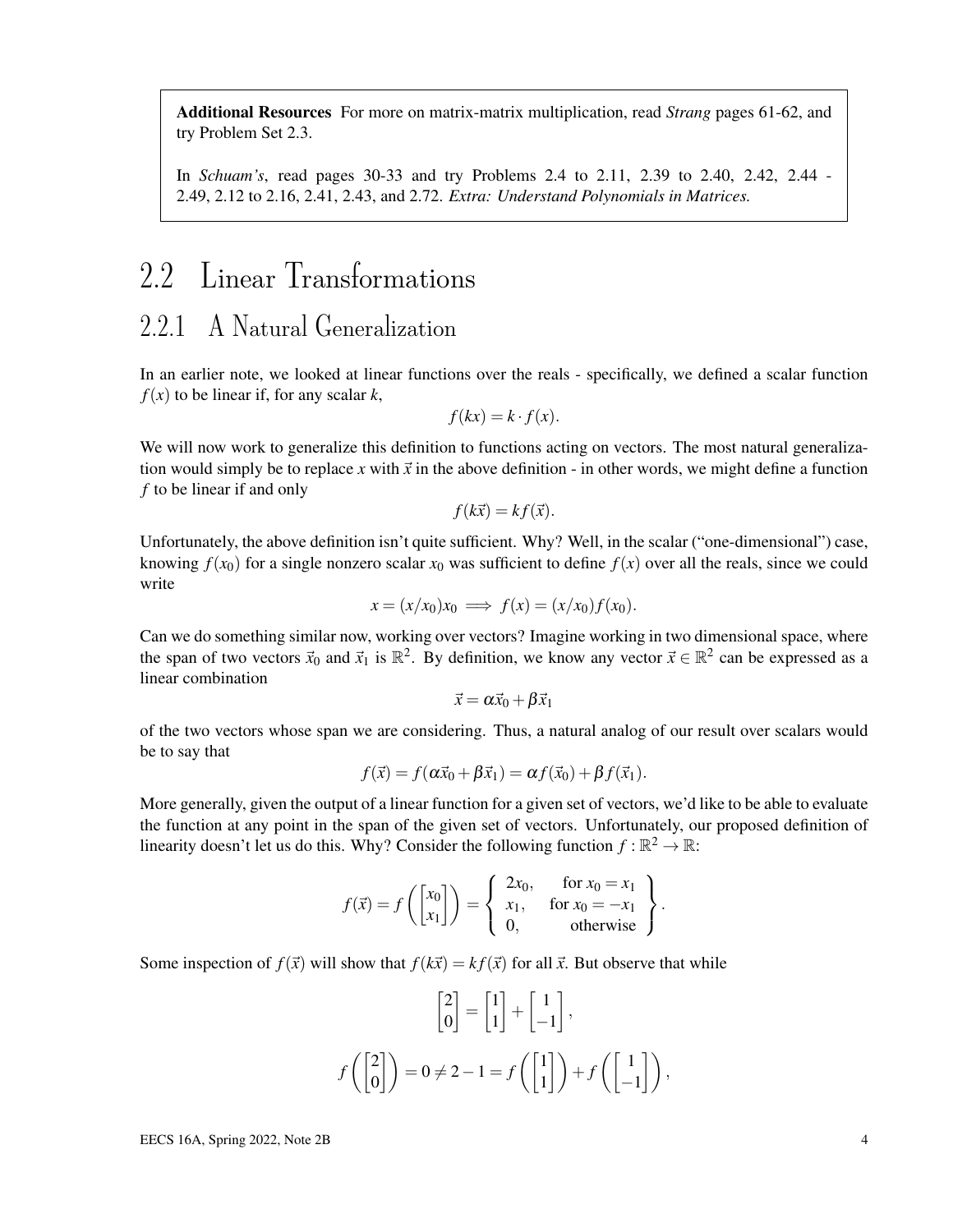so our desired generalization doesn't hold. Clearly, if we want our generalized result to hold, we need to strengthen our definition of linearity.

### 2.2.2 Additivity

One way to do so is to introduce one further requirement, known as additivity - specifically, that

$$
f(\vec{x} + \vec{y}) = f(\vec{x}) + f(\vec{y})
$$

for all  $\vec{x}$  and  $\vec{y}$ . Observe now that, by applying additivity as well as our previous requirement (known as homogeneity), we can directly show that

$$
f(\alpha \vec{x}_0 + \beta \vec{x}_1) = f(\alpha \vec{x}_0) + f(\beta \vec{x}_1)
$$
  
=  $\alpha f(\vec{x}_0) + \beta f(\vec{x}_1)$ ,

as desired! As it turns out, these two requirements are all that are needed to generalize linear functions to act over vectors, where they are known as **linear transformations**. One interesting thing to note is that additivity also holds for scalar linear functions, and can be derived from homogeneity - it's only when working with vectors that additivity starts to give us something new.<sup>1</sup>

### 2.2.3 Matrices as Linear Transformations

So far, we've established the requirements that a linear transformation must satisfy. But what *is* a linear transformation, really? As it turns out, multiplying a matrix with a column vector is a linear transformation - specifically, the function

$$
f_A(\vec{x}) = A\vec{x}
$$

is a linear transformation for any matrix *A*. Typically, we simplify this statement by stating that the matrix *A itself* is a linear transformation, with the matrix used to represent the transformation *fA*.

But why is this true? To check if a function is a linear transformation, we simply need to verify that it satisfies the requirements of homogeneity and additivity. Observe that, by the rules of matrix-vector multiplication,

$$
f_A(\vec{x} + \vec{y}) = A(\vec{x} + \vec{y}) = A\vec{x} + A\vec{y} = f_A(\vec{x}) + f_A(\vec{y})
$$
  

$$
f_A(k\vec{x}) = A(k\vec{x}) = k(A\vec{x}) = kf_A(\vec{x}),
$$

where  $\vec{x}$  and  $\vec{y}$  are arbitrary vectors, A is a matrix with the appropriate dimensions, and k is an arbitrary real scalar, so both additivity and homogeneity are satisfied by matrix multiplication. Thus, matrix multiplication is a linear transformation, as we claimed earlier.

One final piece of jargon remains to be introduced - when a linear transformation yields vectors of the same dimension as its input (i.e. if  $f(\vec{x})$  has the same dimension as  $\vec{x}$ ) then it is sometimes called a **linear** operator.

<sup>&</sup>lt;sup>1</sup>A good question to ask at this point would be: does additivity imply homogeneity? As it turns out, the answer is no - try to produce a function that satisfies additivity but not homogeneity! It's fairly easy to do so when working over the field of complex numbers, but *much* harder to do so when working over the reals, like we do here.